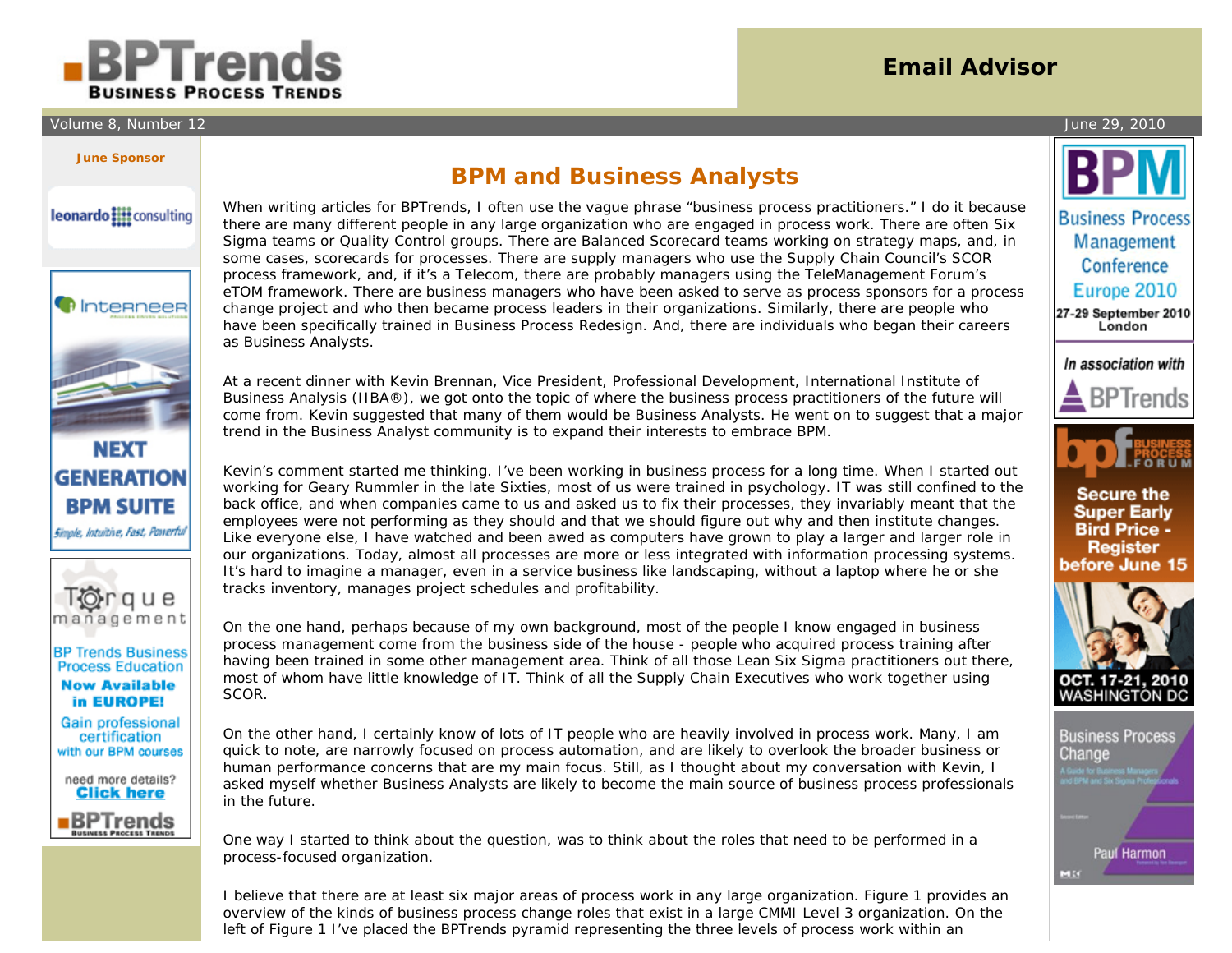organization - the enterprise level, the business process level, and the implementation or resource level. To the **Expand Your** right of the pyramid I have depicted two columns. The column to the immediate right of the pyramid focuses on Knowledge with creating **projects** that introduce change. The column on the far right focuses on managing the day-to-day, **operational activities** within the organization **Professional BPM**  $\triangle$  BPTrends Associates **Training and BPM Certification: Projects to Change the Organization** On-Going **TRAINING** At Our Locations **Operations** delivered in Corporate Strategy Nationwide or **AUSTRALIA and** ♦ On-site at Your **NEW ZEALAND Facility** Create Resources for Enterprise Process Management Manage by Enterprise (Create Process Architecture, Enterprise Process Measurement System, Process Governance Enterprise Level System, Align Processes with Each Other and Organization Strategy, etc.) Processes leonardo :: consulting Mon Itor & Define & **CORPORATE EDUCATION CENTER** Reportor P rio rittze P roce ss **1.800.BU.TRAIN** P roje cts Performance **MORE INFO>>** Dav-to-Dav Process Management Manage & **Process** Projects to Redesign or Improve Specific Processes NEW Execute Level (Understand Process, Analyze Process, Redesign Process, Implement Changes Roll-Out Specific Redesigned Process, etc.) Process **BPTrends** Continuous Improvement **Discussion Group** Communicate Accept, Integrate Requirements New Resources Provide Service **Linked** in **New** Projects to Create New Resources to Support Process Change Software (e.g. Use of Software Development Methodology to Create New Software Application, Application **Implementation** Acquisition and Installation of ERP Software, Use of Training Methodology to Create Level New New Training Course or Creation of New Employee Incentive System. Training Program Various IT & HR Methodologies Maintenance

**Figure 1. An Overview of the process tasks within an organization.**

Looking first at the process level, there are projects that organizations undertake to redesign or improve specific processes. Serious Process Redesign efforts are projects - they have a start and an end. They represent a concentrated effort to change an existing process and they end when the new version of the process is rolled-out and executed. To the right, there is a box that represents all of the processes that are being executed within the organization. Each of these processes has a manager and employees working to perform the day-to-day work of the organization. In an ideal world, the manager and the employee teams engaged in ongoing execution are also continuously looking for opportunities to make incremental improvements in the operational process.

These two types of projects call for two different sets of roles. The project redesign effort calls for a team, led by a project manager and staffed by process redesign experts who are skilled at analyzing and redesigning processes that require major changes. The operational effort, on the other hand, requires everyday employees who are skilled at performing the specific tasks required to execute the day-to-day work of the organization.

In a similar way, if we look at the enterprise level, we see that there is a project area, which includes all of the tasks involved in creating a business process architecture, defining enterprise-wide process measures and establishing a process governance system. And, in addition, there are the day-to-day activities that will subsequently use the models and the data produced by the process architecture. In some cases, the users will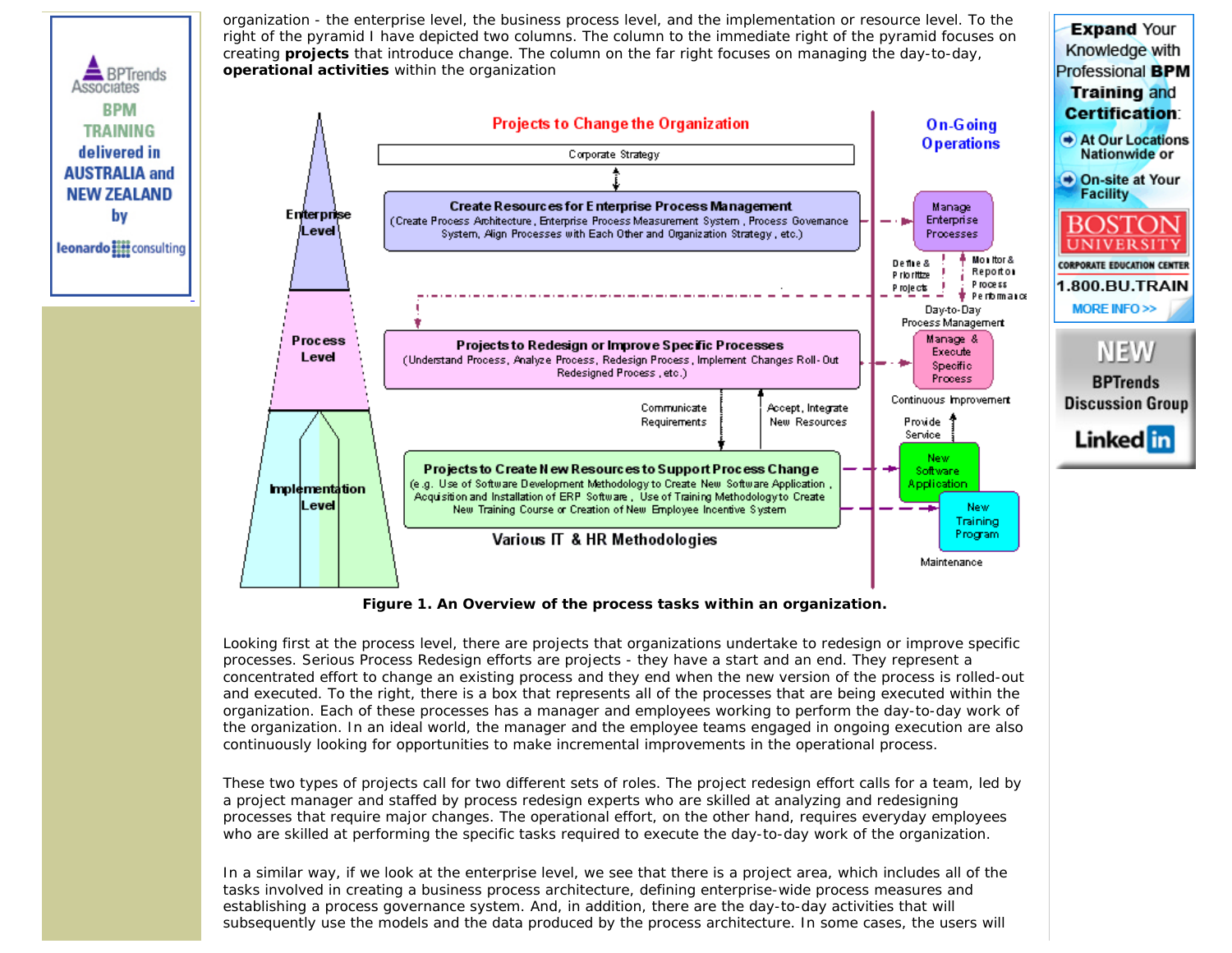be senior executives who will use the architecture to help plan and control the overall operation of the organization. In other cases, the architecture and the data produced will be used by a BPM Center of Excellence to identify problems and prioritize future process redesign projects, or to implement process management training.

At the bottom of the pyramid, we have all of the resource and support functions. If a given process redesign effort requires the automation of some subprocess or activity then IT will launch a project to acquire or develop a software application. Similarly, if the process redesign team identifies job changes that will be required, an HR group may be asked to develop new job descriptions, training classes, manuals or checklists to assure that employees will have the needed skills or knowledge. And, of course, in either case, once the software or training materials are developed they will have to be maintained on a day-by-day basis.

For the purposes of this discussion, we will ignore the implementation level and focus only on the enterprise level and the process level. Similarly, we will ignore the roles of managers and employees who execute processes on a day-to-day basis. These are not, in common usage, termed "process practitioners" although in some cases the day-to-day managers or the employee teams may be very skilled at finding ways to incrementally improve their particular activities and they often play an important role in making the organization's processes more effective. Those engaged in the other areas, however, are more likely to be trained process practitioners. Some are engaged in process redesign efforts. Some are engaged in business process architecture development efforts. And, still others manage or support ongoing process efforts. Generally speaking, we use the term "process practitioner" to describe these roles, preferring the more inclusive term to some of the more specific titles. For example, in some organizations these roles are played by Six Sigma or Lean professionals. In some cases the roles are played by Business Analysts, and in still other cases the roles are performed by individuals trained in specific BPM or Process Redesign methodologies.

If you asked us what roles we would expect a Business Analyst to play, we would hedge by suggesting that it varies widely from one organization to the next. In many organizations, especially in the past, Business Analysts have been primarily focused on identifying opportunities for automation and gathering and documenting Software Requirements to hand off to IT for implementation. We have indicated the scope of the Business Analyst as Software Requirements Gatherer in Figure 2 with a red circle.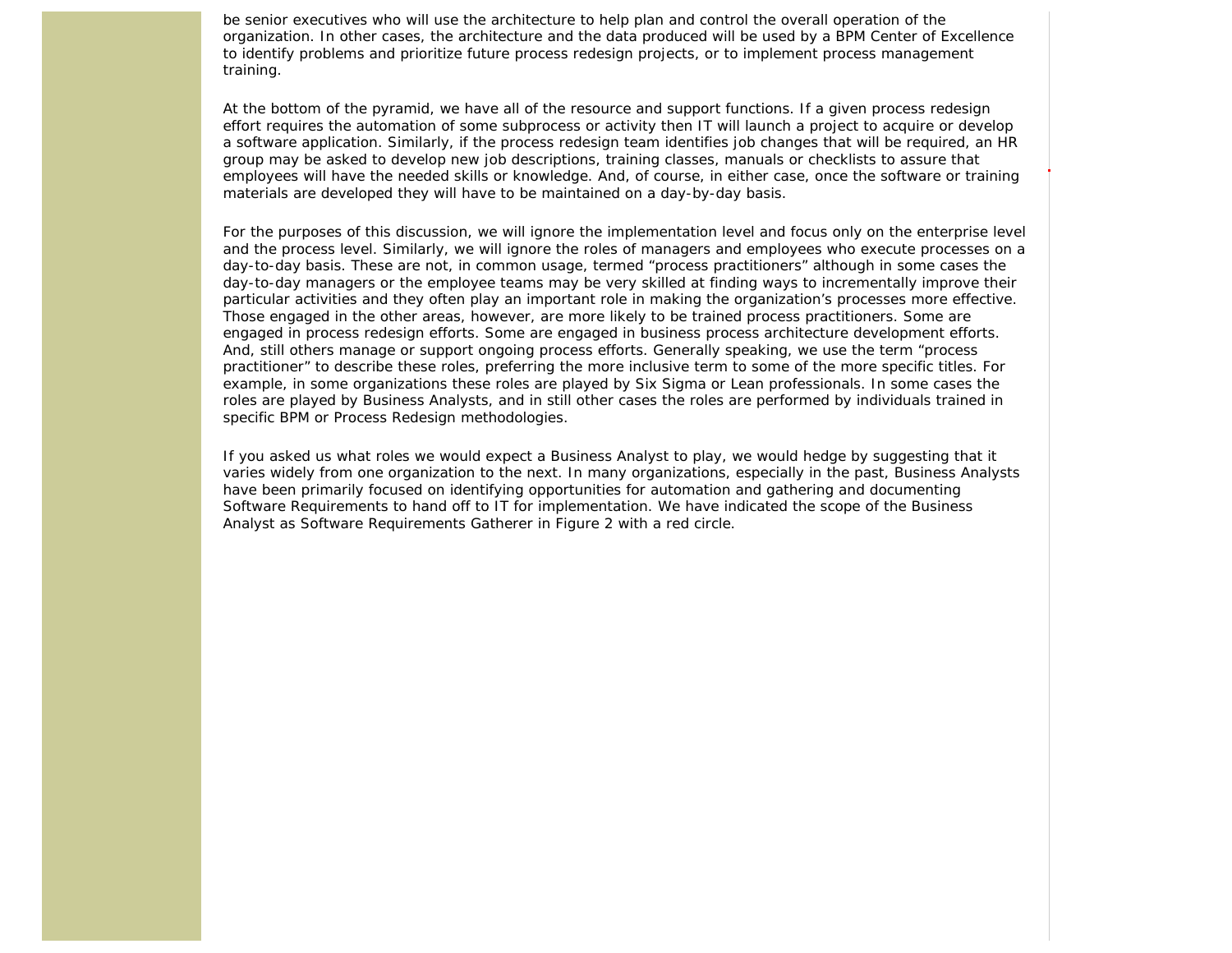

**Figure 2. Roles that a Business Analyst can play.**

As organizations have become more process-focused, and especially as some organizations have embraced the use of BPMS tools, some Business Analysts have embraced a more extensive role. The best of the BPMS applications being developed seek to describe an entire business process, including both the manual and the automated activities. At the same time, these BPMS applications are designed to provide real-time performance data to the managers who are responsible for the processes. To define the process models for a BPMS environment, one needs to be able to analyze the entire process, including not only the flow of activities, but the measures that will let the day-to-day process manager monitor the results of process execution. Moreover, as Business Analysts are asked to do this end-to-end process analysis, they are increasingly being asked to improve the process prior to defining it in a BPMS application. Business Analysts who succeed in this task, especially when they are dealing with processes with large manual elements (workflow) or decisions requiring the formalization of business rules, require all the skills that any good business process redesign specialist requires. Thus, it is not uncommon today to find a Business Analyst working side by side with a Six Sigma Black Belt, a Lean specialist, or a trained Process Redesign specialist. The new Business Analyst is quickly evolving into a skilled process redesign specialist, equally capable of dealing with activity, flow, employee, management, business rules, and training concerns. This, as I understand it, is the expansion of the Business Analyst's role that SAP had in mind when they coined the term "Business Process Expert" (BPx) and suggested that today's Business Analysts need to evolve into Business Process Experts in order to be able to support the BPMS work that organizations are increasingly relying on. We've described this broader BPx role with the blue circle shown in Figure 2.

Most organizations are CMMI Level 2 organizations. They are primarily focused on defining and improving specific processes. Level 2 organizations do not have an enterprise-wide process architecture and most lack BPM Centers of Excellence. For these organizations the BPx role covers most of their process needs.